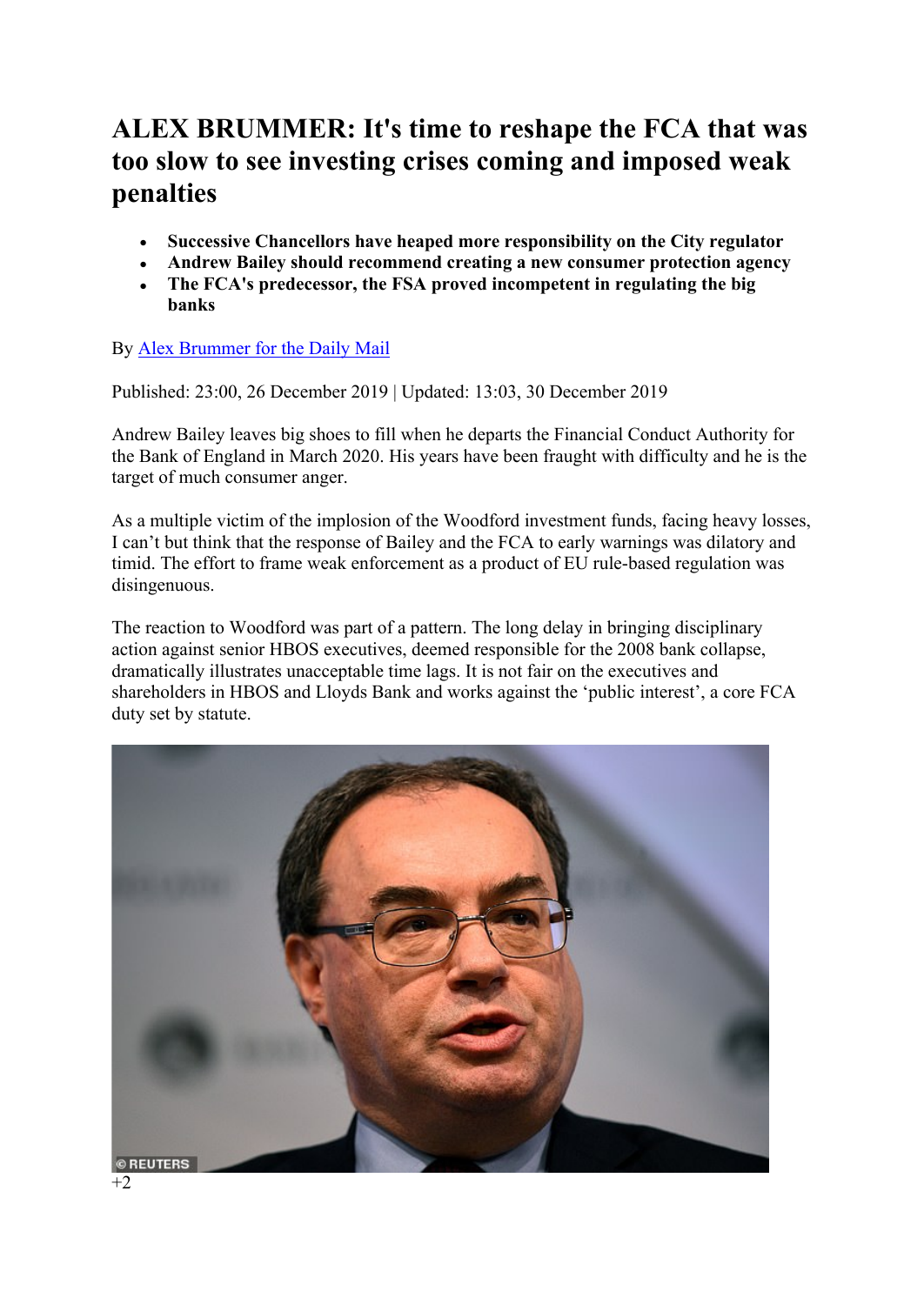Bailey's last act as head of the FCA should be a recommendation to spin-off secondary finance firms into a new Consumer protection agency separate from the FCA

As a regulator, the FCA has proved slow to see crises coming and pitifully leaden in imposing penalties. UK financial firms shudder over discipline when the US Justice Department is on their case but shrug off fear when the FCA is involved.

There are no excuses for the feeble handling of the mini-bond scandal involving London Capital & Finance or the series of peer-to-peer lending failures. Most troubling about such incidents is the illusion of FCA approval of many products because of distribution through reputable brokers.

When in 1997 Gordon Brown created a statutory City and banking regulator the Financial Services Authority – bringing together an array of financial enforcers – it seemed the right thing to do.

But the FSA proved incompetent in regulating the big banks. Inspections were slapdash, it failed to see the dangers of borrowing short and lending long, or the dud assets on bank balance sheets which led to the financial crisis. Returning significant bank regulation to the Bank of England was the right thing to do.

There have been effective interventions in consumer credit protecting the most vulnerable. The FCA's behind-the-scenes work to halt the proposed merger of sub-prime lender Provident with Non-Standard Finance demonstrates that, with willpower, it has the capacity to be decisive.

Over time successive Chancellors have heaped more responsibility on the City regulator. It is expected to monitor the behaviour at HSBC – one of the world's biggest banks – as well as the insurance brokers working out of garage repair shops and funeral directors offering insurance.